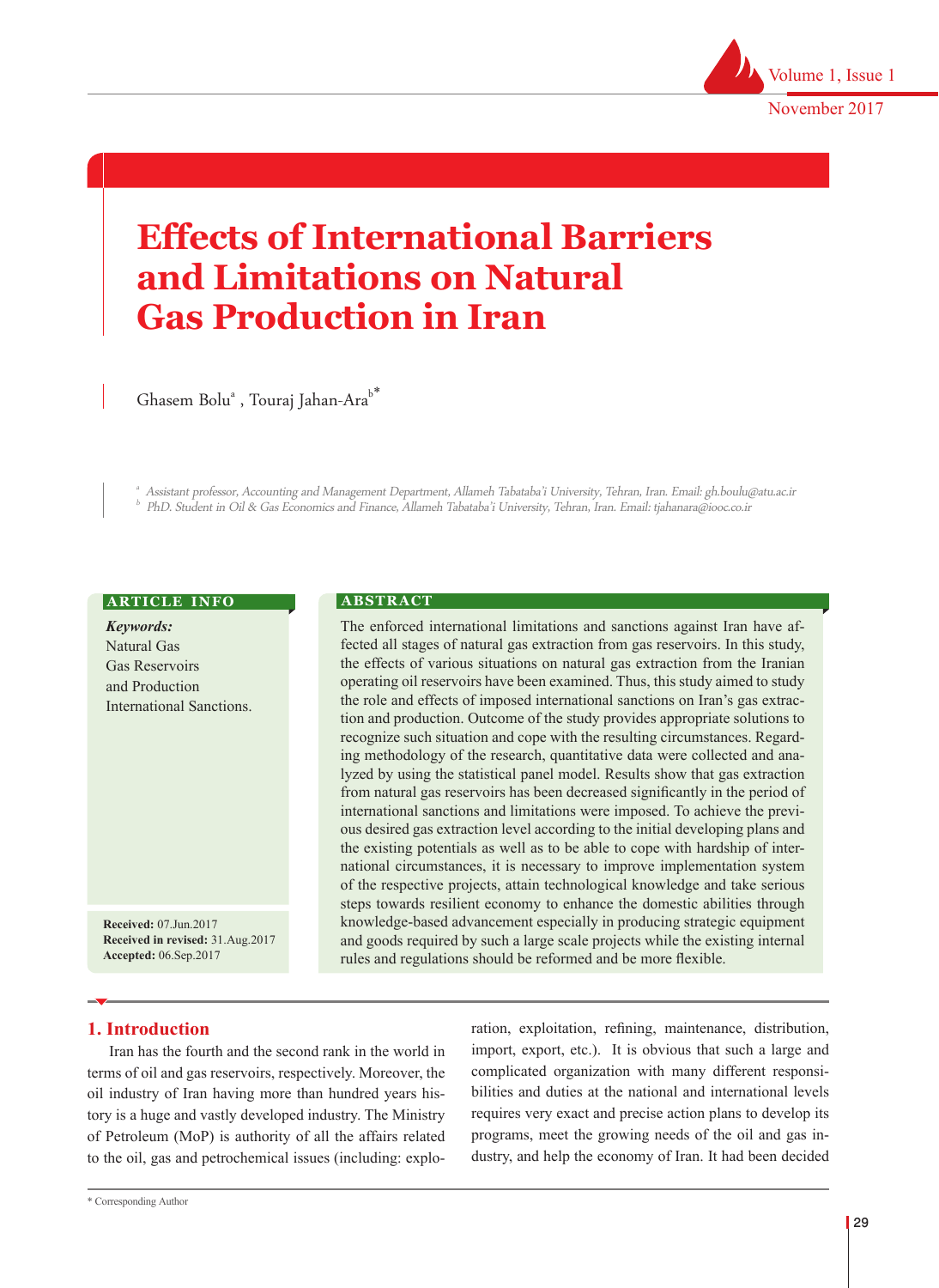that the country should become the leader producer and exporter of natural gas which could redefine the economy and play a determining role in the global energy landscape.

 The sanctions imposed to Iran put it in difficult situation and caused many problems such as being prohibited from energy exports and money transfers and not coming the foreign vessels to the Iranian ports. One of the major effects was that big and famous companies, particularly, those dominant and key players in the oil and gas industry refused to sign contracts in order to invest and operate in the Iranian oil and gas industry. In the next sections of the paper, we will discuss oil and gas projects of Iran and will review and analyze the consequences of the international limitations and sanctions.

#### **2. Background of the Research**

The Energy Information Administration (EIA) has issued its report on 19th June 2015 and mentioned: "… Iran holds the world's fourth-largest proven crude oil reserves and the world's second-largest natural gas reserves as well. Despite the country's abundant reserves, Iran's crude oil production has been substantially declined, and the growth of natural gas production has been slower than expected values over the past few years. International sanctions have profoundly affected Iran's energy sector and have prompted a number of cancellations or delays of upstream oil and gas projects".

With a storage volume of 27 trillion cubic meters, Iran has the first rank in the gas reservoirs among the global gas reservoirs in terms of the natural gas volume. These reserves may be often found in gas reservoirs, oil caps, or together with oil in the oil fields. The South Pars Gas Reservoir is the largest gas reservoir of Iran having an in-situ storage of approximately 507 trillion cubic feet including Qatar share (North Dome). Nearly one third of Iran's total gas storage is accumulated in this extra huge reservoir.

The major gas reservoirs of Iran are as follows:

# **3. Southern Gas Reservoirs: 3.1 Aghar Gas Field (AGF)**

This field is located in the southeast of Shiraz in Fars Province, Iran. Discovered in 1972, Aghar Gas Field (AGF) has 16 wells, of which 13 ones are productive. Gas production at AGF has been initiated since 1998. The natural gas and its condensate are transmitted for processing

through two separate pipelines (90 km length) to Farashband Gas Refinery.

Moreover, AGF is equipped with wellhead facilities, four gas recovery centers, flow pipeline transmitting gas from wells to central facilities and finally to Farashband Gas Refinery. There is also a recovery and separation center including a slug catcher, two-phase and three-phase node separators, control room, pumping stations and pigging systems. The daily production capacity of AGF is 95.22 million cubic meters of natural gas. This field also produces 4,300 barrels of condensate per day.

#### **3.2 South Pars Gas Field (SPGF)**

South Pars Gas Field is the world's largest gas field. This field covers an area of 9,700 square kilometers, of which 3,700 square kilometers is in Iranian territorial waters, while 6,000 square kilometers is in the Qatari territorial waters. The volume of recoverable gas along with natural gas condensate at SPGF is equivalent to 230 billion barrels of crude oil. The Iranian section holds 13.3 trillion cubic meters of in-situ gas as well as 19 billion barrels of gas condensates containing approximately 50% of Iranian gas reserves and 8% of world gas reserves. Moreover, the dry gas recoverable in the Iranian sector amounts to 8.1 trillion cubic meters.

## **3.3 North Pars Gas Field (NPGF)**

North Pars Gas Field is located 4,000 meters below seabed covering an area of  $21\times19$  square kilometers. NPGF is dome-shaped with a gentle slope less than 20 degrees. NPGF's reserves hold about 59 trillion cubic feet, of which 72% has been located in the upper reservoir known as Kangan and Upper Dalan, while the remaining 28% is in the lower reservoir known as Lower Dalan. There have so far been 17 wells and 26 offshore platforms installed in NPGF. The study and development plan have estimated the production of 3,600 million cubic feet per day of dehydrated sour gas in four 900-million-cubic-feet phases feeding LNG plants by as much as 20 million tons per year.

## **3.4 Sarkhun Gas Field (SGF)**

This field is located in Hormozgan Province, averagely, have 75.27 km long and 5.7 km wide. 17 wells have been excavated at SGF, of which 16 are currently in operation.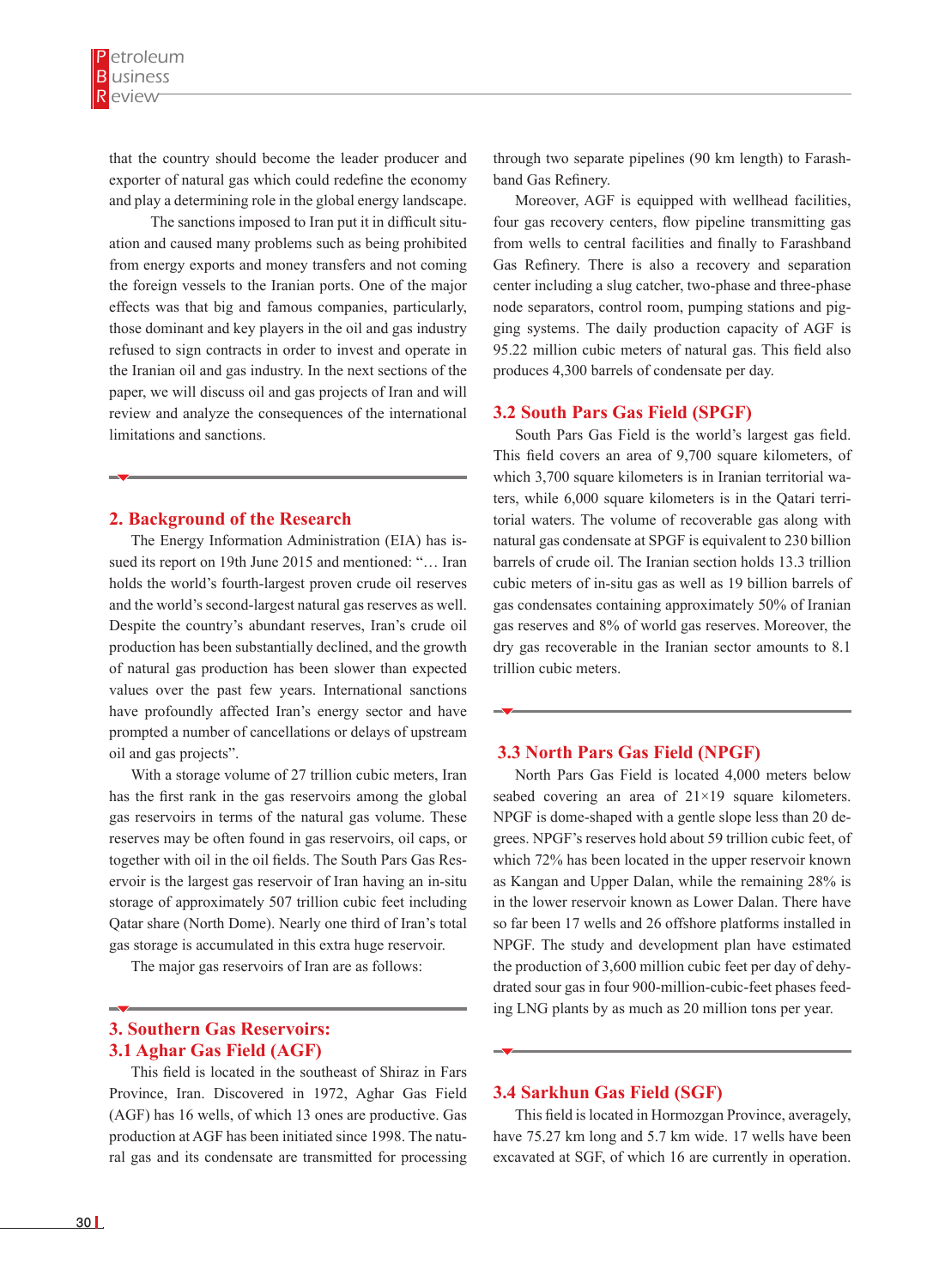

The gas products from SGF are transmitted to Sarkhun Gas Refinery for processing goals and to south-eastern provinces for domestic and industrial consumption as well as gas plants. The daily production capacity of SGF is about to 15.2 million cubic meters of gas and 11,490 barrels of natural gas condensate. At the moment, three wells have been completely excavated and are ready for extractions.

# **3.5 Ferdowsi Gas Field (FGF)**

This gas field is located in Bushehr and Persian Gulf offshore. So far, many developmental operations have been done in FGF.

## **3.6 Farzad Gas Field (A)**

Farzad Gas Field is one of the Iranian gas fields located along with several other gas fields in the Iranian block of Persian Gulf. So far, many developmental operations have been done in this field.

# **3.7 Farzad Gas Field (B)**

Farzad Gas Field (B) is one of the Iranian gas fields discovered in 2012. The production of natural gas and gas condensate has been initiated since 2013. The volume of reserves in FGF (B) is about to 21.7 trillion cubic feet, of which about 60% is recoverable. The field's production capacity is about 1.1 billion cubic feet per day.

# **4. West Gas Fields: 4.1 Tange Bijar Gas Field (TBGF)**

TBGF is located in Ilam Province. The processing capacity of fluid separation center is 7 million cubic meters of gas per day at the first phase.

The first phase of TBGF was initiated with a daily capacity of seven million cubic meters of gas. In the first phase, the facility is equipped with five wells, central Tangebijar Central Facility (TCF) and flow pipelines from wells toward facilities, power systems including emergency batteries, medium voltage switchgear, low voltage switchgear and two power stations. Accordingly, two gas pipelines with a total length of 43 km and condensate pipelines with a total length of 43 km transmit the products from the recovery center to Ilam Gas Refinery. The power transmission lines, telecommunications lines, and power network are serving to all construction and operation facilities. After the processing stage, the TCF gas is transmitted to Ilam Separation Center through an 18 inch pipeline, and then to Ilam Gas Refinery. Similarly, the natural gas condensate is transmitted to Ilam Refinery through a 6 inch pipeline.

# **5. Central Gas Fields: 5.1 Sarajeh Gas Field (SGF)**

Sarajeh Gas Field is located on 40 km far from southeast of Qom, 140 kilometers far from Tehran. SGF has 9 wells.

# **6. North and Northeast Gas Field 6.1 Khangiran Gas Field (KGF)**

Khangiran Gas Field is an Iranian gas field located 25 km northwest of Sarakhs and 180 km northeast of Mashhad.

#### **6.2 Gonbadli Gas Field (GGF)**

Gonbadli Shared Gas Field has a daily production capacity of 700 thousand cubic meters of sweet gas. This field is commonly operated with Turkmenistan at a distance of 25 km southwest of Sarakhs near Turkmenistan border. The exploration of the first well at GGF dates back to 1969, which didn't lead to natural gas discovery. In the next excavations in 1981, the gas reserves was discovered at GGF. Finally, the operation of this shared reservoir has been initiated since 1986 by Iran-Turkmenistan. By possessing about 13 independent and 6 shared reservoirs of the 35 reservoirs discovered in the Persian Gulf, Iran has a considerable portion of marine resources. Iran shares Forouzan, Arash, Salman, Hengam, Mobarak, Esfandiar and the large South Pars reservoirs with Persian Gulf countries and has not been able to deservedly utilize these shared reservoirs so far and gain its right in the utilization of these reservoirs.

Although Iran benefits largely from various oil and gas fields, but could not have been utilizing effectively and efficiently from such resources because of lack of knowledge, technology and sufficient fund. International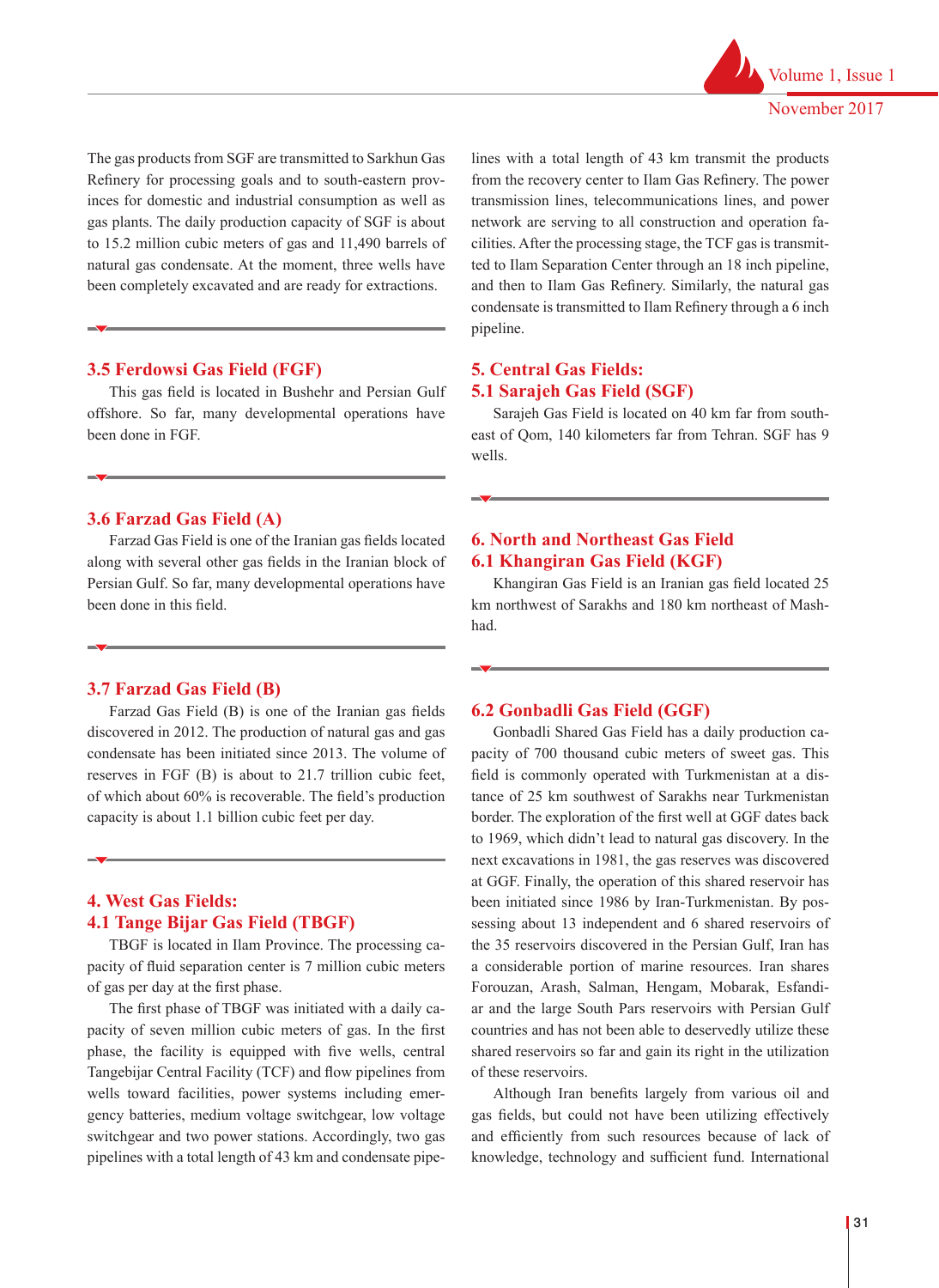limitations and sanctions restricted getting access to these requirements and made the situation more complicated resulting to wasting of resources, as Albawaba News on 9th May 2016 reported that "… Under-Deputy Oil Minister of Iran told in a meeting in Tehran that the country loses at tion from Iranian gas reservoirs and the country loses at tion from Iranian gas reservoirs efficiently from such resources because of matural and the country foses at the find from natural gas reservoirs and least 28 million cubic meters of natural gas flowing along-<br>al sanctions is significantly less side extracted crude in oilfields." This amount is approxi-<br>when there is no sanction". mately 3.5 billion dollars in waste of money each year...". Below, the facts and figures of natural gas flaring countries  $\rightarrow$ have been shown. reast 20 minion cubic meters of hatural gas nowing along and sanctions is significantly toss nave been shown.



# **7. Statement of the Problem**

Whereas international circumstances can affect all ket resulted in a decreased more implementation stages of gas extraction projects from the gas section. However, this sect Iranian gas reservoirs, this paper aims to investigate the problem due to its powerful agg effect of these various situations on gas extraction in a shanno, 2014). specific period of time and provide suitable solutions to Oil and gas companies could deal with such circumstances and similar ones. The reason markets because such sectors ca lies in the fact that identifying this effect can prevent the port of Chinese demand along v wasting of limited resources and optimize the consump-<br>kets (Bagheri, 2011). The oil a tion and sale of the produced gas while the final imple-<br>200 billion dollars of bonds in mentation cost of such projects and other similar ones can and turnover of the oil and gas i be minimized. The optimal implementation of the respec-<br>ble c hypothesis is as follows: Is there any significant relation-<br>tional companies in the oil and  $\mathcal{O}_1$  banking system could determine and modify the defects and problems of financial matrix of financial matrix  $\mathcal{O}_2$ tive projects prevents the imposing extra costs. Use of research results in other similar projects constitutes the rationale for this research. The fundamental question will be examined in this study within the framework of a suitable

ship between natural gas extraction from gas reservoirs of Iran and international circumstances of the respective period of time? To do so, the main hypothesis is posed as follows and it is analyzed afterward: "Natural gas extraction from Iranian gas reservoirs at the time of international sanctions is significantly less than its value at the time when there is no sanction".

## **8. Literature Review**

The failure of financial markets and the international banking system have overshadowed the global economy. No rule or regulation of the global banking system could determine and modify the defects and problems of financial markets. Some banks were not willing to give loans to high-risk and risky companies according to the Second Basel Accord and were sought to maintain no-risk assets heightening the financial crisis, itself. The crisis demonstrated that financial regulations involve defects. That is why the Third Basel Accord was developed and implemented in 2013. Will this accord prevent another financial crisis like that of 2008? How will this accord affect the financial markets and the financing of oil projects? After the 2008 crisis, financial markets faced with a shortage of money supply and the difference between the loan rate and deposit rate were increased indicating the crisis. Broad and Javadi (2009) addressed performance measuring challenges and limitations surrounding a system. The shortage of money supply in the financial market and its effect on economic growth and the failure of the commodity market resulted in a decreased money supply in the oil and gas section. However, this section could overcome this problem due to its powerful aggregate balance (Derakhshanno, 2014).

Oil and gas companies could invest in bond and stock markets because such sectors can benefit the strong support of Chinese demand along with other emerging markets (Bagheri, 2011). The oil and gas section published 200 billion dollars of bonds in 2009. The balance sheet and turnover of the oil and gas industry is in very favorable circumstances after increasing prices in the commodity market and the demands of non-industrial countries. This situation allows industry to be more prepared for absorbing capital compared with other sections.

 The projects undertaken by international and national companies in the oil and gas industry require a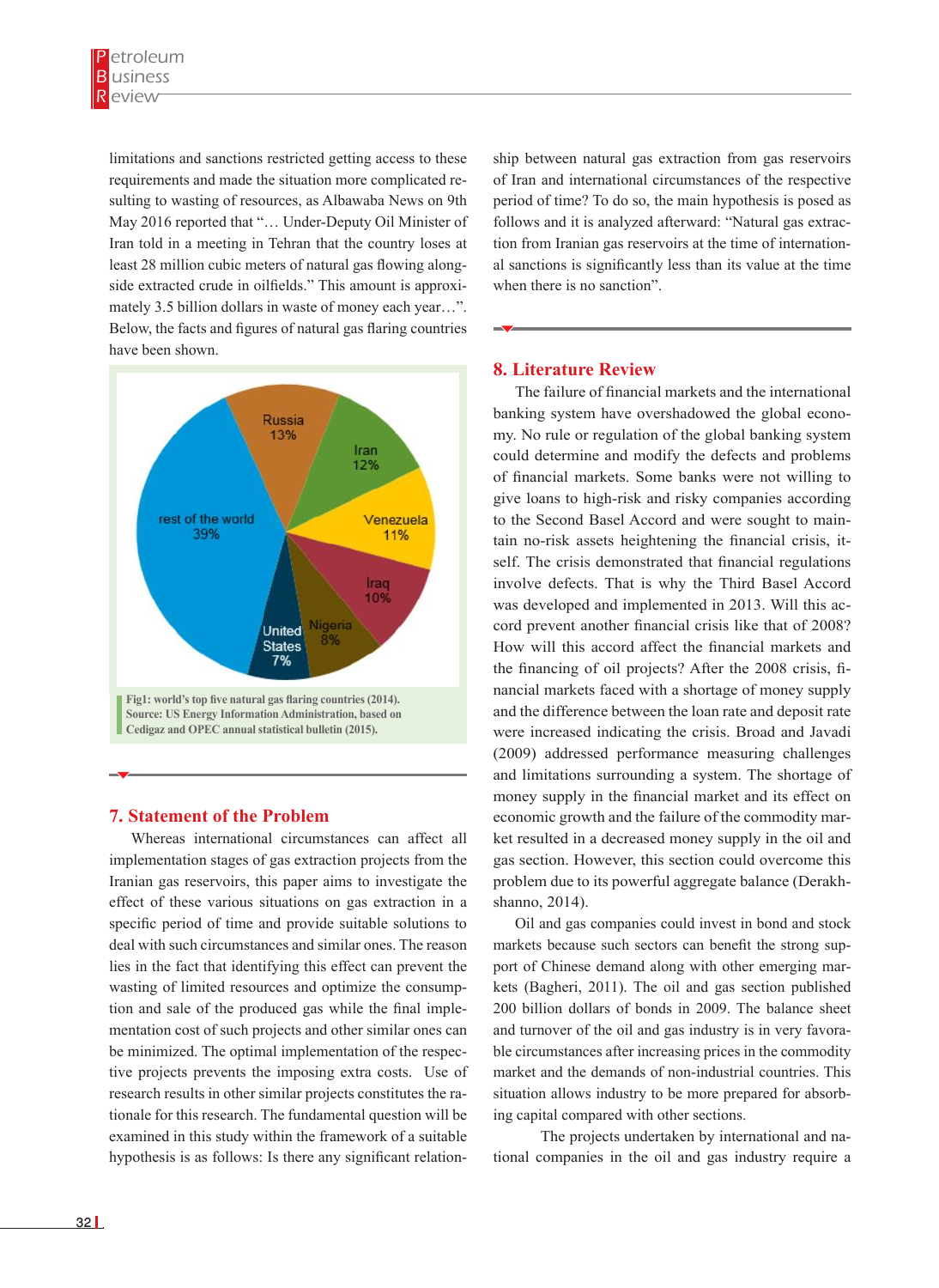huge amount of capital from various markets. Despite the fact that industry needs this amount of capital, the capital and money supply of the banks may become limited leading to increased cost of capital. High and roughly stable price of the oil and gas, which are supported by ever increasing demand of the emerging markets is a factor for absorbing of capital by the oil and gas industry (Hausman, 2013).

New financial regulations affect the banks profoundly; however, they have low effect on the oil and gas industry (Nguyen and Bhatti, 2012). The oil and gas industry section is in enviable circumstances, but we should not think that we passed all threats. The brittle global economy as well as the debts of Western governments and their poor economy are still threats to future. Therefore, it can be concluded that the high profit margin of the oil and gas industry is so high to overcome over crises easily and absorb the capitals toward itself.

Hafbauer and Schott<sup>1</sup> (2012) started to work on economic sanctions since late 1970s. The outcome of their work during 25 years has been published in the third edition of the book "Economic Sanctions Reconsidered". Hafbauer, Schott, Elliott and Oegg (2007) have studied the history of more than 100 years of economic sanctions. In addition to publishing this book, they directly reflected their opinions to the US government and congress in certain cases by gathering information pertaining to 174 sanctions in the 20th century. They have also conducted interviews regarding the economic sanctions of Iran.

Dorri and Hamzei (2010) conducted a case study on North Azadegan Oil Field using AND technique. They investigated risk management for adopting a proper solution in project management in order to confront the risks and incidents occurring in an industrial project. In this research, the main project risk was determined by using Arena software as the risk of existing limitations in the supply of goods and equipment. The "cash payment" strategy was also specified by Super Decision software and the pair comparisons pertaining to the developed model as the best strategy to deal with the main risk.

Mirmoghadam and Ghazinoory (2017) identified elements in the institutional setting affecting technological learning outcomes in large socio - technical systems. They did a field study and used empirical evidence from oil and gas industry of Iran. They discovered that institutional regime of this section jeopardizes technological learning scenarios through four overarching aspects: Cost, Time, Risk and Management structure called "CTRM square".

Volume 1, Issue 1

November 2017

# **9. International Limitations and Sanctions against Iran**

The UN Security Council has imposed four rounds of sanctions against Iran subsequently in 2006, 2007, 2008 and 2010. The UN Security Council approved Resolution 1696 on July 31, 2006, to set the first round of sanctions against the Islamic Republic of Iran under Article 40 of the UN Charter against the peaceful nuclear activities of the Islamic Republic of Iran. These sanctions covered sensitive nuclear materials and froze the assets of Iranian natural and legal entities associated with the nuclear program.

Paragraph 5 of the draft resolution states: "[The UN Security Council] Calls upon all States, in accordance with their national legal authorities and legislation and consistent with international law, to exercise vigilance and prevent the transfer of any items, materials, goods and technology that could contribute to Iran's enrichment-related and reprocessing activities and ballistic missile programmes".

In line with the first round of sanctions against Iran, the Security Council adopted Resolution 1737 on December 27, 2006, against the peaceful nuclear activities of the Islamic Republic of Iran. Paragraph 3 of this resolution states: "[The UN Security Council] Decides that all States shall take the necessary measures to prevent the supply, sale or transfer directly or indirectly from their territories, or by their nationals or using their flag vessels or aircraft to, or for the use in or benefit of, Iran, and whether or not originating in their territories, of all items, materials, equipment, goods and technology which could contribute to Iran's enrichment-related, reprocessing or heavy waterrelated activities, or to the development of nuclear weapon delivery systems, weapon delivery systems".

Moreover, Paragraph 12 of resolution states: "[The UN Security Council] Decides that all States shall freeze the funds, other financial assets and economic resources which are on their territories at the date of adoption of this resolution or at any time thereafter, that are owned or controlled by the persons or entities designated in the Annex, as well as those of additional persons or entities designated by the Security Council or by the Committee as being engaged in, directly associated with or providing support for Iran's proliferation sensitive nuclear activities or the development of nuclear weapon delivery systems, or by persons or entities acting on their behalf or at their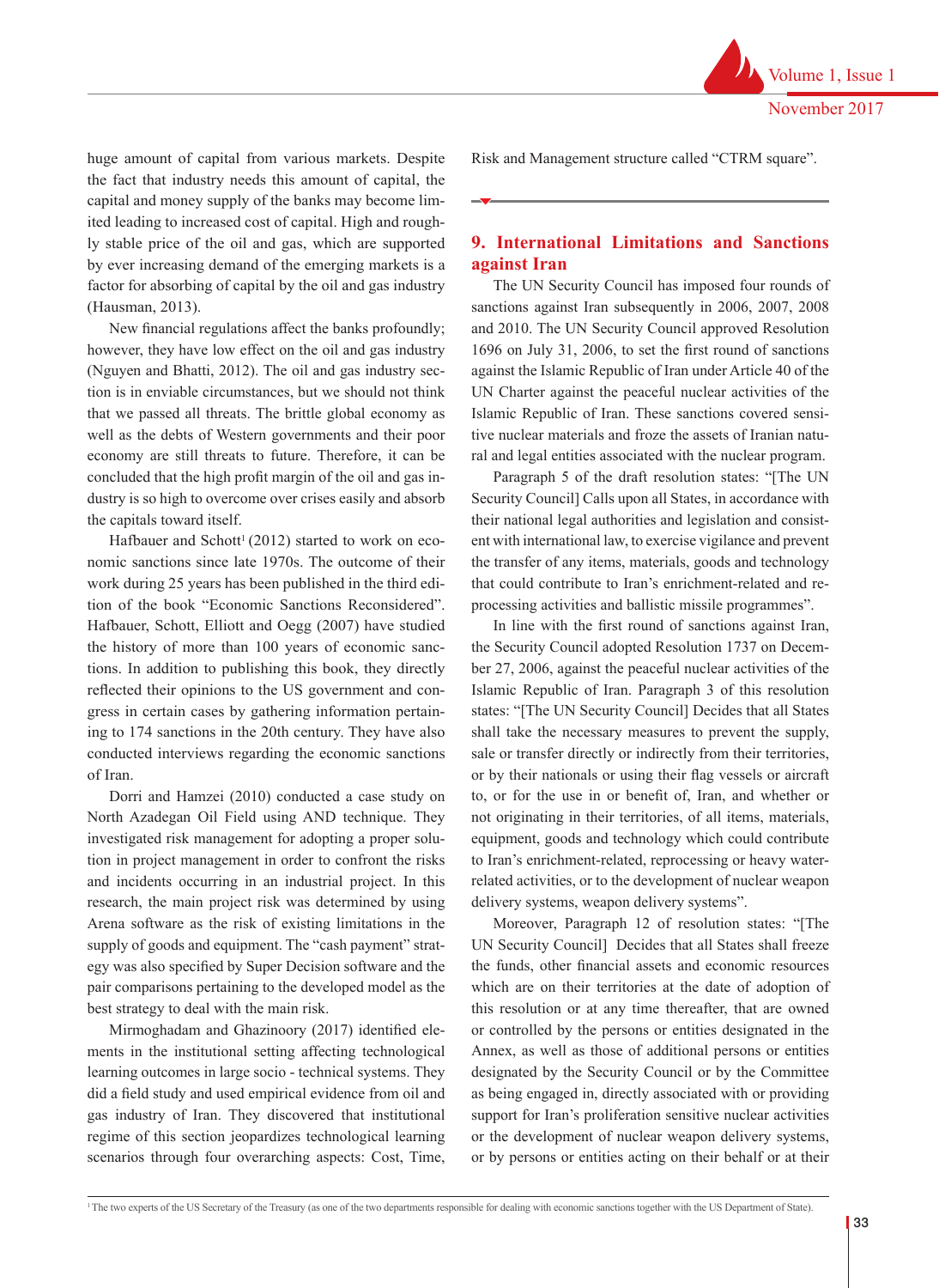direction, or by entities owned or controlled by them, including through illicit means, and that the measures in this paragraph shall cease to apply in respect of such persons or entities if, and at such time as, the Security Council or the Committee removes them from the Annex, and decides further that all States shall ensure that any funds, financial assets or economic resources are prevented from being made available by their nationals or by any persons or entities within their territories, to or for the benefit of these persons and entities".

According to Paragraph 17, all States were requested to exercise vigilance and prevent specialized teaching or training of Iranian nationals, within their territories or by their nationals, of disciplines which would contribute to Iran's proliferation-sensitive nuclear activities and development of nuclear weapon delivery systems.

 The Security Council adopted Resolution 1747 on March 24, 2007, against the peaceful nuclear activities of the Islamic Republic of Iran and the second round of sanctions initiated targeting new weapons and financial sanctions. This period of sanctions against Iran aimed at freezing assets owned by over 28 natural and legal entities involved in supporting sensitive nuclear activity or development of ballistic missiles.

Paragraph 6 calls upon all States to exercise vigilance and restraint in the supply, sale or transfer directly or indirectly from their territories or by their nationals or using their flag vessels or aircraft of any battle tanks, armored combat vehicles, large-caliber artillery systems, combat aircraft, attack helicopters, warships, missiles or missile systems as defined for the purpose of the United Nations Register on Conventional Arms to Iran, and in the provision to Iran of any technical assistance or training, financial assistance, investment, brokering or other services, and the transfer of financial resources or services, related to the supply, sale, transfer, manufacture or use of such items in order to prevent a destabilizing accumulation of arms. In Paragraph 17, all states and international financial institutions are requested not to enter into new commitments for donations, financial assistance and concessional loans to the Government of Islamic Republic of Iran.

The Security Council adopted the third round of economic sanctions against the peaceful nuclear activities of the Islamic Republic of Iran on March 3, 2008. This resolution intensified the travel and financial restrictions on naturals and companies. These sanctions extended the partial ban on trading items either civilian or military used to cover the sale of nuclear technology to Iran.

Paragraph 9 calls upon all States to exercise vigilance in entering into new commitments for public provided financial support for trade with Iran, including the granting of export credits, guarantees or insurance, to their nationals or entities involved in such trade, in order to avoid such financial support contributing to the proliferation-sensitive nuclear activities, or to the development of nuclear weapon delivery systems, as referred to in resolution 1737 (2006).

In Paragraph 10, all States are asked to exercise vigilance over the activities of financial institutions in their territories with all banks domiciled in Iran, in particular with Melli Bank and Saderat Bank, and their branches and subsidiaries abroad, in order to avoid such activities contributing to the proliferation-sensitive nuclear activities, or to the development of nuclear weapon delivery systems, as referred to in resolution 1737 (2006).

According to Paragraph 11, all States are asked, in accordance with their national legal authorities and legislation and consistent with international law, in particular the law of the sea and relevant international civil aviation agreements, to inspect the cargoes to and from Iran, of aircraft and vessels, at their airports and seaports, owned or operated by Iran Air Cargo and Islamic Republic of Iran Shipping Line, provided there are reasonable grounds to believe that the aircraft or vessel is transporting goods prohibited under this resolution or resolution 1737 (2006) or resolution 1747 (2007).

Following the third round of sanctions against Iran, the Security Council approved Resolution 1835 on September 27, 2008, against the peaceful nuclear activities of the Islamic Republic of Iran. Containing four Paragraphs, this resolution only stressed the previous resolutions.

The Security Council adopted Resolution 1929 on June 9, 2010, against the peaceful nuclear activities of the Islamic Republic of Iran. Regarding the fourth round of Security Council sanctions, this resolution calls for measures against new Iranian banks abroad suspected in connection with the Iranian nuclear and missile programs. The UN arms embargoes against Iran extended by putting on the black list three companies affiliated to Islamic Republic of Iran Shipping Line (IRISL) and Army of the Guardians of the Islamic Revolution (AGIR).

According to Paragraph 8, the Security Council "Decides that all States shall prevent the direct or indirect supply, sale or transfer to Iran, from or through their territories or by their nationals or individuals subject to their jurisdiction, or using their flag vessels or aircraft, and whether or not originating in their territories, of any battle tanks,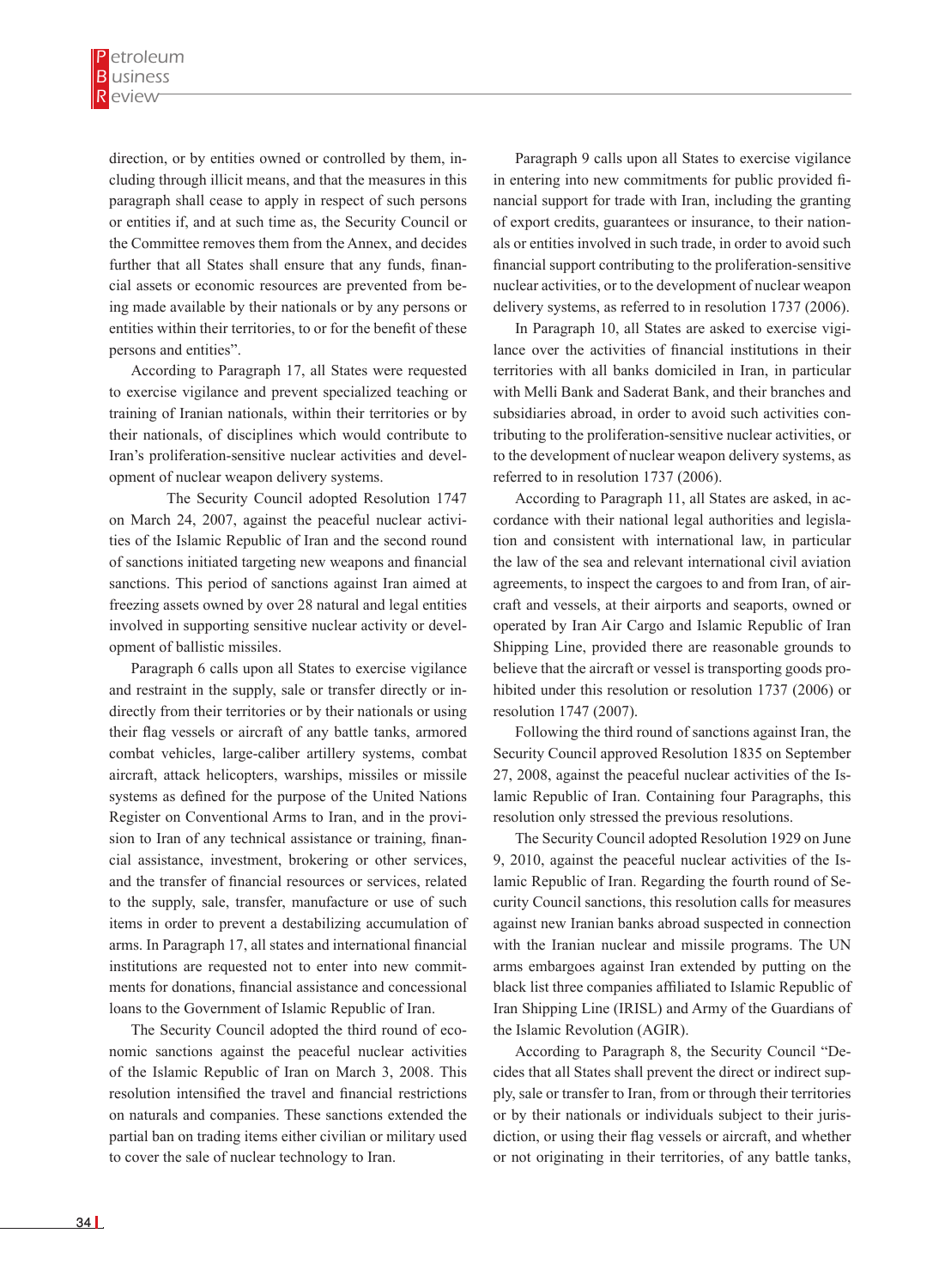armored combat vehicles, large-caliber artillery systems, combat aircraft, attack helicopters, warships, missiles or missile systems as defined for the purpose of the United Nations Register of Conventional Arms, or related material, including spare parts, or items as determined by the Security Council or the Committee established pursuant to resolution 1737 (2006). The Security Council "decides further that all States shall prevent the provision to Iran by their nationals or from or through their territories of technical training, financial resources or services, advice, other services or assistance related to the supply, sale, transfer, provision, manufacture, maintenance or use of such arms and related material, and, in this context, calls upon all States to exercise vigilance and restraint over the supply, sale, transfer, provision, manufacturing and use of all other arms and related material".

 In Paragraph 23, Security Council "calls upon States to take appropriate measures that prohibit in their territories the opening of new branches, subsidiaries, or representative offices of Iranian banks, and also that prohibit Iranian banks from establishing new joint ventures, taking an ownership interest in or establishing or maintaining correspondent relationships with banks in their jurisdiction to prevent the provision of financial services if they have information that provides reasonable grounds for believing that these activities could contribute to Iran's proliferation-sensitive nuclear activities or the development of nuclear weapon delivery systems.

 In Paragraph 24, the Security Council "calls upon States to take appropriate measures that prohibits financial institutions within their territories or under their jurisdiction from opening representative offices or subsidiaries or banking accounts in Iran if they have information that provides reasonable grounds for believing that such financial services could contribute to Iran's proliferation-sensitive nuclear activities or the development of nuclear weapon delivery systems."

On January 23, 2012, the European Union urgently banned any new contracts to be signed to import, purchase or transport of Iranian crude oil and petroleum products. However, the EU members can, in their discretion, purchase oil and petroleum products from Iran until July 2012. The EU officials agreed to freeze the assets of Iranian Central Bank as well as to ban the trade of gold and other precious metals with Iranian banks and state-run institutions.

It should also be mentioned that after the Islamic Revolution in 1975, there have always been different types of pressures and sanctions on Iran, particularly on behalf of the US. The above mentioned studies and articles historically and empirically show how international limitations and sanctions targeted and affected Iran's economy and technology, especially the oil and gas industry.

## **10. Theoretical Foundation**

Economic sanction is an instrument which the sanctioning countries try to affect the policies of the under sanction country compelling it to accept their demands by exerting economic pressure (Economic Sanctions Reconsidered, Hafbauer and Schott, 2012) and Derakhshanno (2011). Economic sanction is oftentimes considered as substitute for war and military force. What is denoted by economic ties is all types of economic relationships including commercial and financial ones. Different countries make use of limited economic sanctions for their political purposes against target countries. However, this type of sanction has generally had little effect. Comprehensive sanctions by international organizations have also been rarely imposed.

From the viewpoint of international trade principles, any sanction is deemed as an imperative intervention in free trade and causes "trade distortion," which involves certain costs imposed often on both parties. Prohibition of import or export to a country makes the import and export more expensive. That is why it is said that sanction imposers aim to increase trade costs and create trade deviation in the target country. However, the cost of sanction differs depending on the countries involved and the section on which sanction is being imposed.

In financial sanctions, the sanction imposing country refuse financial transactions, transfer of money and investment. It also exercises influence on international financial institutions to disrupt any financial relationships or technical assistance or even attempts to freeze the assets of the target country. The effectiveness of unilateral sanctions is usually insignificant unless the imposer is economically more powerful than the target country and there is a tight interdependence between two countries.

There was a total of 176 target countries banned by other countries from 1914 to 1990. According to estimations, however,  $66\%$  of cases, the sanction-imposing countries never achieved their goals, and only 34% were reasonably successful. The USA has been employed the sanctions more than any other country. The Clinton's administration alone put 35 countries under unilateral sanctions. These 35 countries covered 42% of the world's population consum-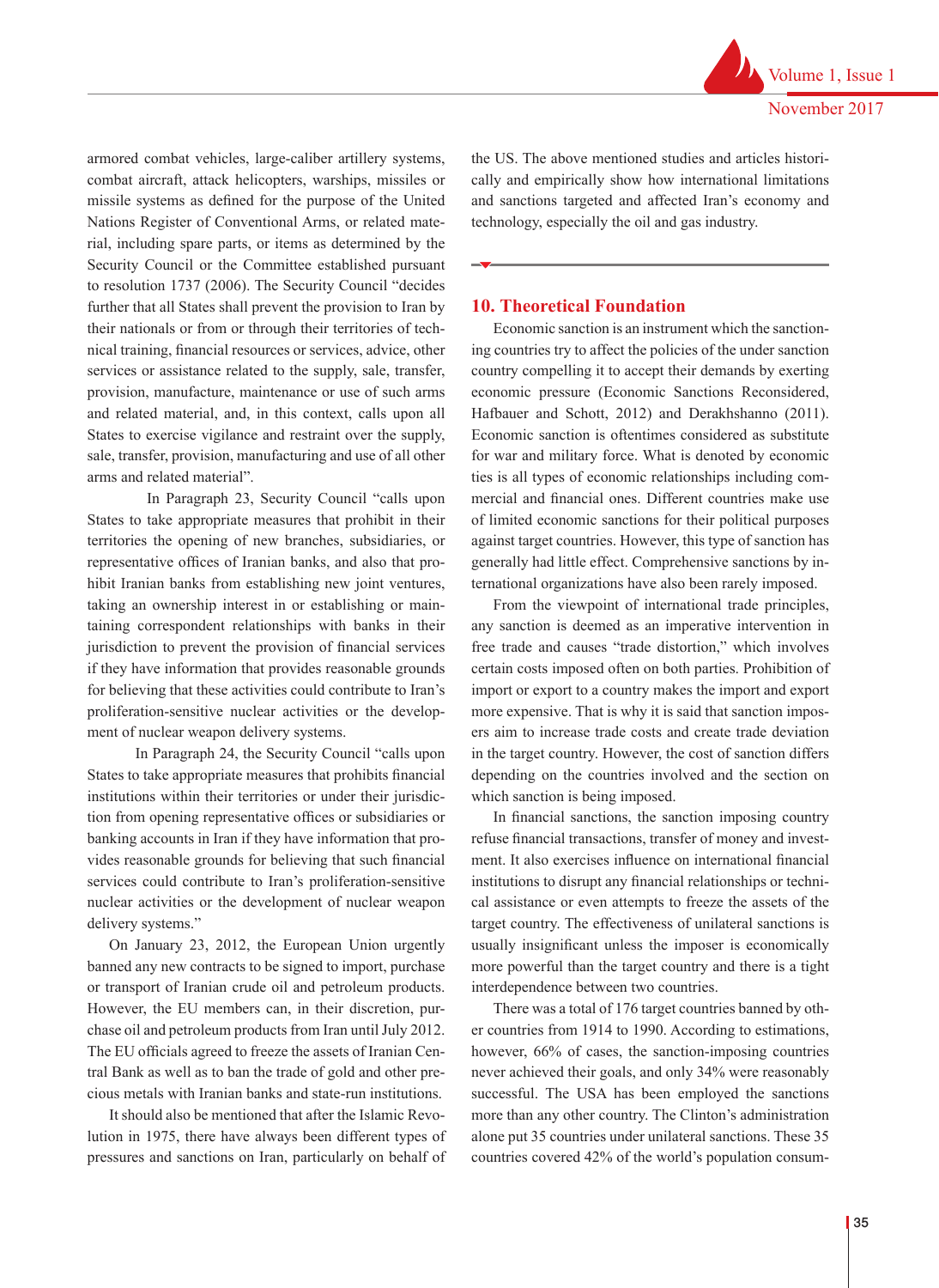ing 19% of world exports. The USA has suffered from major losses due to such sanctions. According to estimations of the Heritage Foundation, economic sanctions against 26 countries decreased the US exports by \$19 billion and eliminated 200 thousand jobs in export sector while the employees in this section have experienced about one billion dollars in losses.

Strategic economic sanctions differ from those aimed at other non-strategic or economic interests. Since the strategic sanctions are an alternative option to war, the economic costs will be far lower than war and fully justified to the imposing country or countries. Any economic sanction for strategic purposes usually involves four stages:

A) Encouraging the target country privately through mutual negotiations;

B) Public request from the target country and public announcement;

C) Consulting with allies for subsequent actions and military measures if needed;

D) Initiating non-economic sanctions.

 Failing in domestic manufacturing the fundamental equipment used in the extraction of natural gas from gas reservoirs in the past two decades has caused the Iranian oil industry to be substantially dependent on foreign-manufactured equipment. The enforcement of international sanctions against Iran caused foreign vendors to be either unwilling or not permitted to sell this equipment to Iran. As a result, this has led to create a considerable dependence and delay in the important and strategic projects of gas reservoirs. Moreover, lack of a comprehensive, expert plan, lack of support and failing to pay special, practical attention by the respective institutes and organizations have unfortunately caused extra costs to be imposed on the interested projects leading to their unfavorable progress. All these factors have caused delay in implementation of development and operation projects of Iran's gas reservoirs. In light of the fact that some



**Figure 2: Stochastic and Ordinary Cost Functions**

of these reservoirs are shared with neighboring countries, the disadvantages of failing to extract natural gas has been imposed on Iran.

#### **11. Research Methodology and Model Estimation**

There are two methods for efficiency measurement: Parametric and Non-parametric methods. The Data Envelopment Analysis (DEA) is a non-parametric method, while the Stochastic Frontier Analysis (SFA) is a parametric method which uses econometric models. The appropriate estimation technique having the mentioned features is the Maximum Likelihood Estimation (MLE) method with panel data, which is estimated in SFA. The model adopted in the present study is as the following equation

| $Y_{ij}=f(X_{ij})+V(ij)+U(ij)$ | (1) |
|--------------------------------|-----|
| $V \sim N(0. \sigma v)$        | (2) |

$$
U \sim |N(0.\sigma u)| \tag{3}
$$

Where i indicates different modes of project execution and different executors of the project and j indicates 65 stages of project implementation. Furthermore, V is usual stochastic component (disturbance term) in econometrics with normal distribution. U denotes inefficiency that its distribution is generally considered as half-normal. The  $f(X)$  is production function. In the present study on the amount of gas production, frontier production function is of interest. The investigated model for production is defined as follows:<br> $Ln(Yii)=f(Xii)+ln(Yii)+ln(Uii)$  (4)

$$
Ln(Yij)=f(Xij)+ln(Vij)+ln(Uij)
$$
\n(4)

 $Ln(Y_1)=t(X_1)+ln(Y_1)+ln(U_1)$ <br>In fact, stochastic frontier analysis (SFA) was adopted in this research, whereas this method is a structural method to study efficiency. Today, the application of frontier models is rapidly increasing. Firstly, nature of these models is in agreement with the principles of the economic theory of optimal behavior. Secondly, deviation from conceptual natural frontier functions is a criterion for efficiency on the basis of which economic units regulate their ontier analysis (SFA) was adopted in



**Figure 3: Stochastic and Ordinary Production Functions**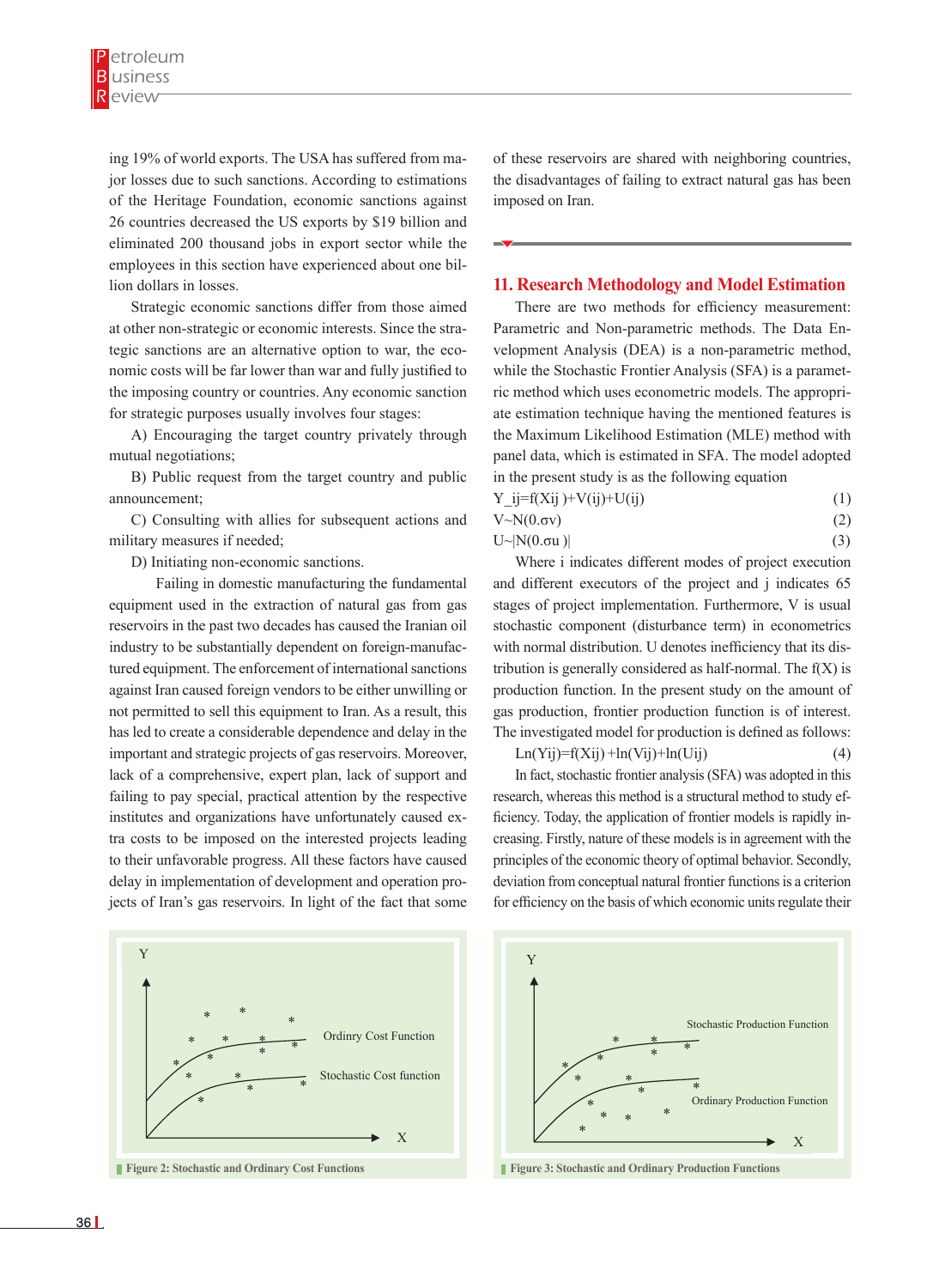technical and behavioral goals. Thirdly, the information related to frontier functions and the efficiency of economic units has many policy-related applications.

It is noteworthy that what is of importance from the standpoint of policy making is the measurement of effi-

study, the efficiency of gas production in the period of sanctions has been measured and compared with that in the period before sanctions. The following two diagrams illustrate both stochastic frontier analysis and orng is the measurement of effi-<br>dinary estimation and it shows their differences clearly.

ciency for each of the sample enterprises. In the present A comparison of the above two diagrams clearly i A comparison of the above two diagrams clearly in- $G$ roups  $G$ roups  $G$ roups  $G$ roups  $G$ roups  $G$ roups  $G$  groups  $G$ 

| Table 1: Regression of Frontier Cost Function for Capital Costs |                    |              |              |                |                         |                |  |
|-----------------------------------------------------------------|--------------------|--------------|--------------|----------------|-------------------------|----------------|--|
| Time-invariant inefficiency model                               |                    |              |              |                | Number of obs<br>$=$    | 127            |  |
| Group variable: contractor                                      |                    |              |              |                | Number of groups<br>$=$ | $\mathfrak{D}$ |  |
|                                                                 |                    |              |              |                | Obs per group: $min =$  | 62             |  |
|                                                                 |                    |              |              |                | $avq =$                 | 63.5           |  |
|                                                                 |                    |              |              |                | $max =$                 | 65             |  |
|                                                                 |                    |              |              | Wald $chi2(5)$ | $\qquad \qquad =$       |                |  |
| Log likelihood                                                  | $-236.4332$<br>$=$ |              |              | Prob > chi2    |                         |                |  |
|                                                                 |                    |              |              |                |                         |                |  |
| In capex                                                        | Coef.              | Std. Err.    | $\mathbb{Z}$ | P >  z         | [95% Conf. Interval]    |                |  |
| component1                                                      | $-.3510823$        | .3232888     | $-1.09$      | 0.277          | $-.9847168$             | .2825522       |  |
| component2                                                      | .1762347           | .0746718     | 2.36         | 0.018          | .0298807                | .3225888       |  |
| component3                                                      | $-.0197783$        | .0066009     | $-3.00$      | 0.003          | $-.0327159$             | $-10068407$    |  |
| component4                                                      | .0009315           | .0002842     | 3.28         | 0.001          | .0003745                | .0014884       |  |
| component5                                                      | $-.0000215$        | $6.37e - 06$ | $-3.37$      | 0.001          | $-10000339$             | $-8.97e - 06$  |  |
| component6                                                      | $2.39e - 07$       | $7.16e - 08$ | 3.35         | 0.001          | $9.92e - 08$            | $3.80e - 07$   |  |
| component7                                                      | $-1.04e-09$        | $3.18e - 10$ | $-3.26$      | 0.001          | $-1.66e - 09$           | $-4.13e-10$    |  |
| /mu                                                             | $-5.81e-11$        | 1.12333      | $-0.00$      | 1,000          | $-2, 201686$            | 2.201686       |  |
| /lnsima2                                                        | 1,150139           | .1302841     | 8.83         | 0.000          | .8947873                | 1.405492       |  |
| /ilgtgamma                                                      | $-1.302319$        |              |              |                |                         |                |  |
| $s$ igma $2$                                                    | 3.158633           | .4115197     |              |                | 2.446815                | 4.077531       |  |
| gamma                                                           | .2137751           |              |              |                |                         |                |  |
| sigma u2                                                        | .675237            |              |              |                |                         |                |  |
| sigma v2                                                        | 2.483396           |              |              |                |                         |                |  |

| <b>Table 2: Regression of Frontier Cost Function for Non-Capital Costs</b> |                |              |         |                |                        |         |                      |
|----------------------------------------------------------------------------|----------------|--------------|---------|----------------|------------------------|---------|----------------------|
| Time-invariant inefficiency model                                          | Number of obs  |              | $=$     | 127            |                        |         |                      |
| Group variable: contractor                                                 |                |              |         |                | Number of groups       | $=$     | $\overline{c}$       |
|                                                                            |                |              |         |                | Obs per group: $min =$ |         | 62                   |
|                                                                            |                |              |         |                |                        | $avq =$ | 63.5                 |
|                                                                            |                |              |         |                |                        | $max =$ | 65                   |
|                                                                            |                |              |         |                |                        |         |                      |
|                                                                            |                |              |         | Wald $chi2(5)$ |                        | $=$     |                      |
| Log likelihood                                                             | $= -252.88955$ |              |         | Prob > chi2    |                        | $=$     |                      |
|                                                                            |                |              |         |                |                        |         |                      |
| In noncapex                                                                | Coef.          | Std. Err.    | z       | P >  z         |                        |         | [95% Conf. Interval] |
| component1                                                                 | $-.1181303$    | .3967327     | $-0.30$ | 0.766          | $-.895712$             |         | .6594514             |
| component2                                                                 | .1129055       | .0829196     | 1.36    | 0.173          | $-1049614$             |         | .2754249             |
| component3                                                                 | $-.0137651$    | .0070919     | $-1.94$ | 0.052          | $-.027665$             |         | .0001349             |
| component <sub>4</sub>                                                     | .0006762       | .0003007     | 2.25    | 0.025          | .0000868               |         | .0012656             |
| component5                                                                 | $-.000016$     | $6.69e - 06$ | $-2.39$ | 0.017          | $-.0000291$            |         | $-2.88e - 06$        |
| component6                                                                 | $1.81e-07$     | $7.47e - 08$ | 2.43    | 0.015          | $3.48e - 08$           |         | $3.28e - 07$         |
| component7                                                                 | $-7.91e-10$    | $3.30e - 10$ | $-2.40$ | 0.017          | $-1.44e-09$            |         | $-1.44e-10$          |
| /mu                                                                        | $4.14e-10$     |              |         |                |                        |         |                      |
| /lnsigma2                                                                  | 1.025651       | .149285      | 6.87    | 0.000          | .7330582               |         | 1.318244             |
| /ilgtgamma                                                                 | $-2, 262546$   |              |         |                |                        |         |                      |
| $s$ igma $2$                                                               | 2.788911       | .4163425     |         |                | 2.081436               |         | 3.736855             |
| qamma                                                                      | .0942728       |              |         |                |                        |         |                      |
| sigma u2                                                                   | .2629184       |              |         |                |                        |         |                      |
| sigma v2                                                                   | 2.525993       |              |         |                |                        |         |                      |
|                                                                            |                |              |         |                |                        |         |                      |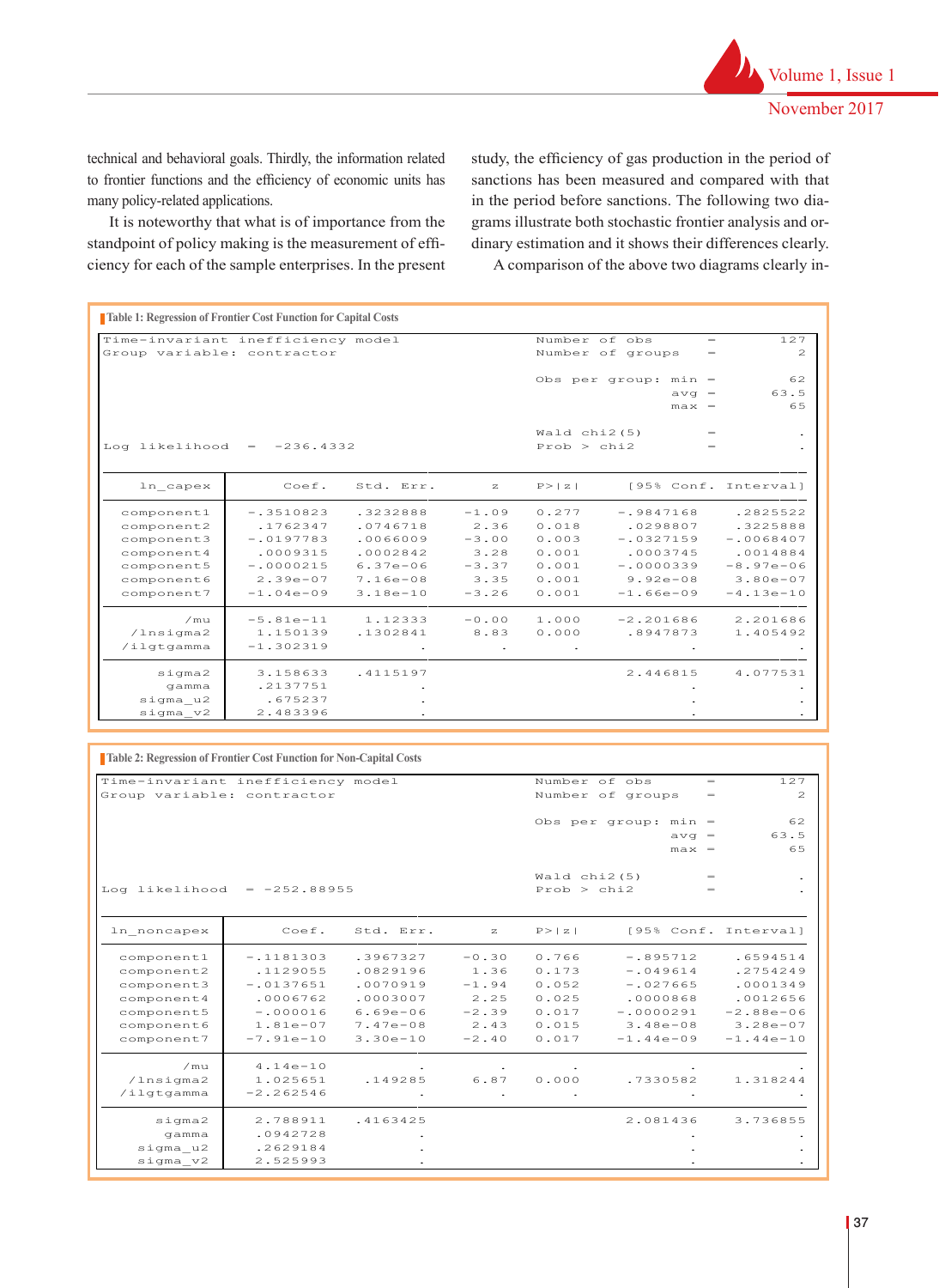dicate their performance based on inputs and outputs (or based on the cost and production, respectively).

### **12. Data Analysis**

the project. The aim is to find out cost of which con-<br>higher expenses at the time As it mentioned in the previous section, a number of sixty five stages of project implementation were recognized and categorized in 5 different modes based on project execution and different executors of

tractor is more and which one is less, and what the role of efficiency is. Results of SFA estimation are illustrated in the following tables.

According to Table 5, foreign (external) contractors or companies (before international limitations and sanctions) have been more efficient than internal contractors (after international limitations and sanctions). It also shows cost of external contractors had been less than internal ones. It shows contractor type and international conditions causes inefficiency and imposes higher expenses at the time of running the projects.

| Time-invariant inefficiency model |              |              |              | Number of obs           |                | $=$     | 127                  |
|-----------------------------------|--------------|--------------|--------------|-------------------------|----------------|---------|----------------------|
| Group variable: contractor        |              |              |              | Number of groups<br>$=$ |                |         | $\mathbf{z}$         |
|                                   |              |              |              |                         | Obs per group: | $min =$ | 62                   |
|                                   |              |              |              |                         |                | $avq =$ | 63.5                 |
|                                   |              |              |              |                         |                | $max =$ | 65                   |
|                                   |              |              |              | Wald $chi2(5)$          |                | $=$     |                      |
| Log likelihood = $-247.95359$     |              |              |              | Prob > chi2             |                |         |                      |
| In total                          | Coef.        | Std. Err.    | $\mathbb{Z}$ | P >  z                  |                |         | [95% Conf. Interval] |
| component1                        | $-1512372$   | .4022099     | $-0.38$      | 0.707                   | $-19395541$    |         | .6370798             |
| component2                        | .121214      | .0826211     | 1.47         | 0.142                   | $-10407204$    |         | .2831483             |
| component3                        | $-0145484$   | .0070196     | $-2.07$      | 0.038                   | $-10283066$    |         | $-10007903$          |
| component4                        | .0007099     | .0002966     | 2.39         | 0.017                   | .0001286       |         | .0012911             |
| component5                        | $-10000167$  | $6.58e - 06$ | $-2.54$      | 0.011                   | $-10000296$    |         | $-3.83e - 06$        |
| component6                        | $1.89e - 07$ | $7.34e - 08$ | 2.58         | 0.010                   | $4.55e - 08$   |         | $3.33e - 07$         |
| component7                        | $-8.27e-10$  | $3.24e - 10$ | $-2.55$      | 0.011                   | $-1.46e - 09$  |         | $-1.92e-10$          |
| $\sqrt{m_{11}}$                   | $3.31e - 10$ |              |              |                         |                |         |                      |
| /lnsim2                           | 1.020257     | .1452078     | 7.03         | 0.000                   | .7356548       |         | 1.304859             |
| /ilgtgamma                        | $-1.882273$  |              |              |                         |                |         |                      |
| $s$ iqma $2$                      | 2.773907     | .4027928     |              |                         | 2.086848       |         | 3.687168             |
| gamma                             | .132128      |              |              |                         |                |         |                      |
| sigma u2                          | .3665107     |              |              |                         |                |         |                      |
| sigma v2                          | 2.407396     |              |              |                         |                |         |                      |

Time-in-ineffect ineffects in equation  $\mathcal{L}^{\mathcal{L}}$  and  $\mathcal{L}^{\mathcal{L}}$  and  $\mathcal{L}^{\mathcal{L}}$  obs  $=$  1277  $\pm$ 

| <b>Table 4: Regression of Frontier Cost Function for the Execution Time</b> |                |              |                      |                          |                         |                          |
|-----------------------------------------------------------------------------|----------------|--------------|----------------------|--------------------------|-------------------------|--------------------------|
| Time-invariant inefficiency model                                           |                |              |                      |                          | Number of obs<br>$=$    | 130                      |
| Group variable: contractor                                                  |                |              |                      |                          | Number of groups<br>$=$ | $\mathbf{z}$             |
|                                                                             |                |              |                      |                          | Obs per group: $min =$  | 6.5                      |
|                                                                             |                |              |                      |                          | $avq =$                 | 65                       |
|                                                                             |                |              |                      |                          | $max =$                 | 65                       |
|                                                                             |                |              |                      | Wald $chi2(5)$           | $=$                     | ٠                        |
| Log likelihood                                                              | $= -210.52751$ |              |                      | Prob > chi2              |                         | $\ddot{\phantom{0}}$     |
| In time                                                                     | Coef.          | Std. Err.    | $\mathbb{Z}$         | P >  z                   |                         | [95% Conf. Interval]     |
| component1                                                                  | $-17336034$    | .2678288     | $-2.74$              | 0.006                    | $-1.258538$             | $-2086687$               |
| component2                                                                  | .1429125       | .0593656     | 2.41                 | 0.016                    | .026558                 | .2592669                 |
| component3                                                                  | $-10118396$    | .0051715     | $-2.29$              | 0.022                    | $-10219756$             | $-10017036$              |
| component 4                                                                 | .0004818       | .0002211     | 2.18                 | 0.029                    | .0000485                | .0009151                 |
| component5                                                                  | $-10000101$    | $4.94e - 06$ | $-2.05$              | 0.040                    | $-.0000198$             | $-4.58e - 07$            |
| component6                                                                  | $1.06e - 07$   | $5.54e - 08$ | 1.91                 | 0.056                    | $-2.58e - 09$           | $2.14e-07$               |
| component7                                                                  | $-4.35e-10$    | $2.46e - 10$ | $-1.77$              | 0.077                    | $-9.16e-10$             | $4.68e-11$               |
| $\sqrt{m_{11}}$                                                             | $-1.19e-11$    | 2.360865     | $-0.00$              | 1.000                    | $-4.62721$              | 4.62721                  |
| /lnsigma2                                                                   | 1.644676       | .1281784     | 12.83                | 0.000                    | 1.393451                | 1.895901                 |
| $/$ ilgtgamma                                                               | .8985487       |              | $\ddot{\phantom{0}}$ | $\overline{\phantom{a}}$ |                         | $\overline{\phantom{a}}$ |
| $s$ iqma $2$                                                                | 5.179332       | .6638788     |                      |                          | 4.028729                | 6.658547                 |
| gamma                                                                       | .7106512       |              |                      |                          |                         |                          |
| sigma u2                                                                    | 3.680698       |              |                      |                          |                         |                          |
|                                                                             |                |              |                      |                          |                         |                          |

/ilgtgamma .8985487 . . . . .